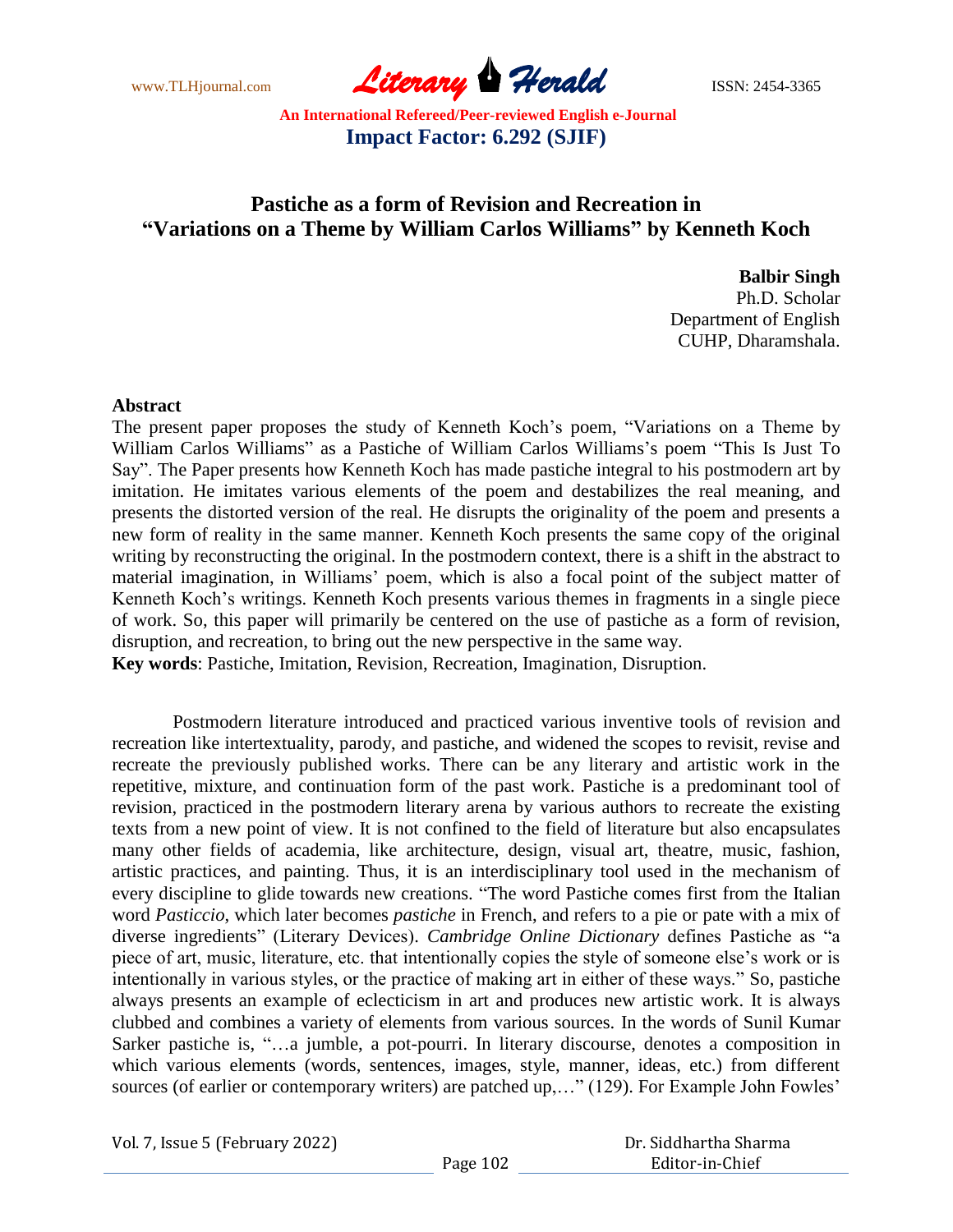www.TLHjournal.com **Literary Herald Herald** ISSN: 2454-3365

novel *The French Lieutenant's Woman* (1969), is generally considered as "A pastiche of a historical romance, it juxtaposes the ethos of the Victorian characters living in 1867 with the ironic commentary of the author writing in 1967" (Britannica).

The meaning of the term pastiche stepped into the figurative arena, because, in addition to the original author of the work, it is also imitated by various authors, to copy its multiple elements to produce new work. Generally, the term "Pastiche" refers to a work that intentionally imitates and incorporates varied elements of another artist's work to compose a distorted version of the text. Under the pastiche, artists create an original piece of work composition but they deliberately follow the style, structure, tone, themes, or any other elements of another author's creation. Numerous works of literature are cemented by Pastiche on the grounds of previously published works. This imitation is not genre-specific, rather imitates and includes all genres, to paves a way for new creative work. This paper will primarily remain centered around Kenneth Koch"s pastiche poem. He has used pastiche as a tool of revision and recreation in the poem, "Variations on a Theme by William Carlos Williams" to reiterate various elements of Williams" poem.

Kenneth Koch published his first book *Thank You, and Other Poems* in 1962. This collection contains Koch"s most famous poem "Variations on a Theme by William Carlos Williams" which is the sincere imitation of William Carlos Williams" 1934 poem "This Is Just To Say". Kenneth Koch revisits the structure, style, tone, and somehow themes of the poem to create his poem. The word revision means to view again or revisit the previous works by keeping in mind the conventional meaning but at the same time come up with a quite different viewpoint that may be unique from the previous one. Recreation refers to creating a new and rectified meaning of the old text. Distorted and reformed meanings of the texts are provided through revision and recreation. So, Kenneth Koch"s poem "Variations on a Theme by William Carlos Williams" revisited William Carlos Williams" poem "This Is Just to Say" and recreated out of it a new poem. Like Williams" poem, he also presented very ordinary and simple incidents as the central themes of his poem.

Kenneth Koch emulates the source poem "This Is Just To Say" multifariously. He followed blatantly the outline structure of the source poem, but in contrast, he multiplied the single structure of Williams' poem, and instead of one, he introduced four similar structures. Along with four structures, Koch also talks about four different themes which also creates a difference. On the one hand, Williams' poem deals with only one incident of plum eating from an icebox, but in opposition to it, Koch introduced four stanzas with four different incidents in his poem. So, he, by and large, caught the outline structure, style, tone, and manner of the original but replaced the themes very cleverly.

The opening lines of both poems are very similar in tone and confessing the mistake. Williams' poem opens as, "I have eaten/ the plums/ that were in /the icebox...." and Kenneth Koch also opens up his poem in a similar confessing tone and manner, "I chopped down the house that you were saving...". Therefore, the variations and similarities between the two poems are not many more but are slight. Both poets are talking about the destruction of things, one is talking about consuming plums that were preserved in the icebox, perhaps for some purpose, another is talking about the scraping down of the house. Williams further in his middle part of the poem said, "and which, "you were probably /saving /for breakfast" and Koch also extends his

| Vol. 7, Issue 5 (February 2022) | Dr. Siddhartha Sharma |                 |
|---------------------------------|-----------------------|-----------------|
|                                 | Page 103              | Editor-in-Chief |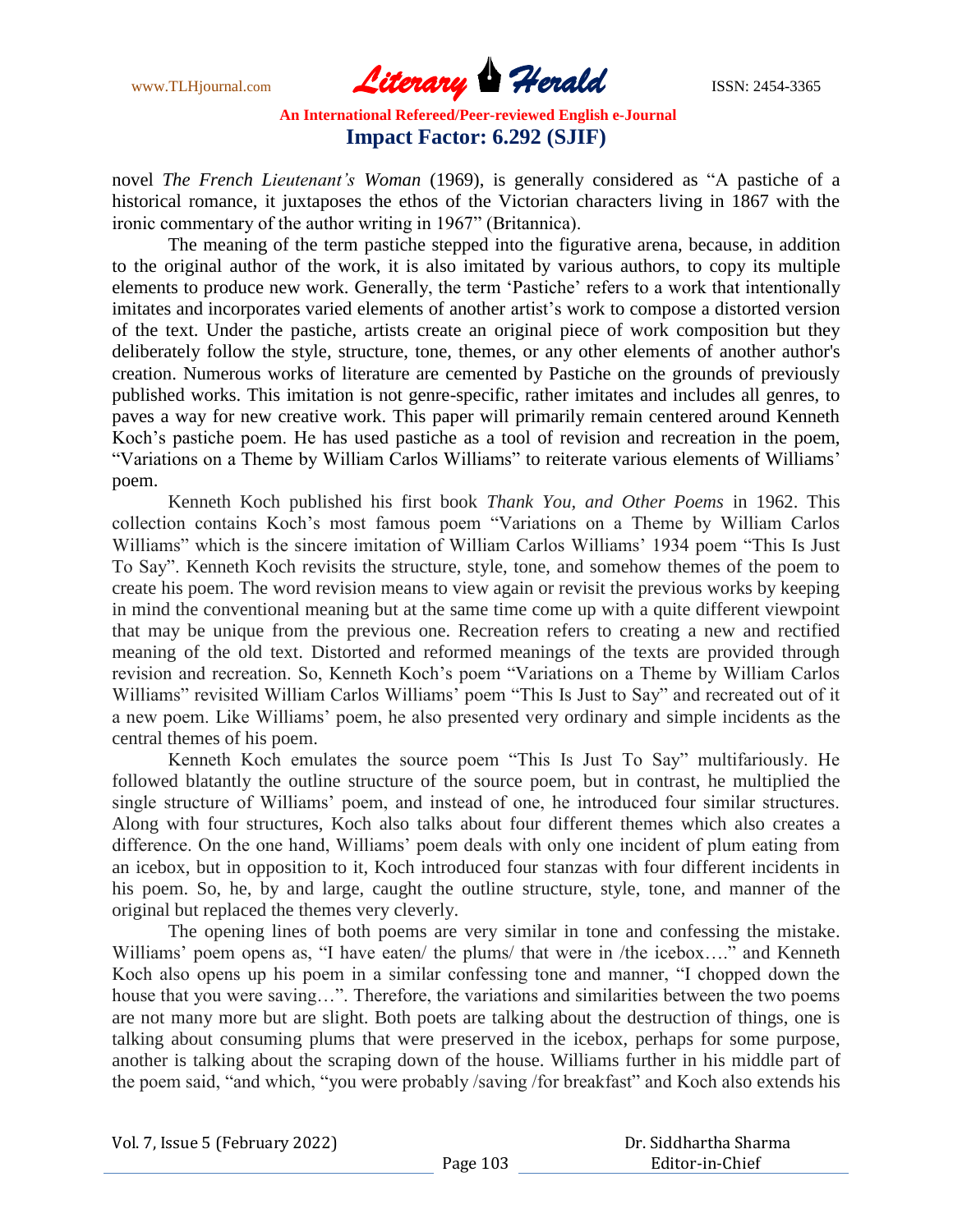www.TLHjournal.com **Literary Herald Herald** ISSN: 2454-3365

poem by claiming, "that you had been saving to live in next summer." Now again both poets are disclosing the fact that why those things were preserved, it seems that despite knowing the fact and reason very well behind the conservation of plums on the one hand and house, on the other, they dissolve them. Without taking care of the future, they enjoyed the present moment. Somehow, focusing on the notion that one should live in the present moment and enjoy pleasantly without worrying about an unpredictable future. Once again Koch has imitated very astonishingly the pattern of Williams' poem. In the end, Williams says, "Forgive me /they were delicious/ so sweet /and so cold". Now the poet is apologizing for his action of eating preserved plums and showing also the allurement of taste and remembering the quality of plums as they were delicious, cold, and sweet. Koch also apologies for his action of chopping down the house. He continues to follow the last lines' words tone also by saying, "I am sorry, but it was morning, and I had nothing to do and its wooden beams were so inviting". Therefore, in the same manner, Koch is also giving reason behind the act he did. On the one hand, the temptation is the reason for consumption, and Koch on the other hand gives the reason of boredom to chop down the house. So he imitates very meticulously and cleverly the entire poem and puts its component elements very cleverly with some variations.

Pastiche always introduced the example of Intertextuality. The term intertextuality was coined and propounded by Julia Kristeva. It is an "Interdependence of literary texts, the interdependence of any one literary text with all those that have gone before it," and further she also claimed that "a literary text is not an isolated phenomenon but is made up of a mosaic of quotations, and that any text is the "absorption and transformation of another" (Cuddon 367). Therefore, every new text involved the relics of previously published literature and, "...things cannot be understood in isolation" (Barry 38). So, Kenneth Koch also follows the suit very meticulously. His poem is the outcome of Williams" poem. The tone, manner, and style of the poem clarify the dependence of Kenneth Koch on Williams" poem. The poem imitates the theme of destruction but same time applied some variations to it. In the title of the poem he also mentioned the name of the source poems" poet. Because pastiche works are always derivative and have a rare opportunity to turn individually into a famous work. As J. A. Cuddon also says that "An elaborative form of pastiche is a sustained work (say, a novel) written mostly or entirely in the style and manner of another writer" (517). The manner and tone of Koch's poem are very similar to Williams' poem. Both started with confessing the action, unveiling the reason, and finally followed by informal apologies. Koch has also written his pastiche poem in an epistolary form like the form and manner William Carlos Williams has used in the poem "This Is Just To Say". So, it is also an epistolary poem. This form of poetry was propounded by Horace during the Roman Empire and was also practiced by neo-classical writer Alexander Pope and romantic Byron as well. It is also continuous in use in contemporary poetry as well.

While talking about the structure of the poem Kenneth Koch has divided his poem into four stanzas and introduced four different themes but similar to the source poem. But the only difference between the two poems structures is Williams has broken his poem into three stanzas containing four lines each, discussing only a single incident of plums eating. On the other hand, Koch introduced four vibrant incidents in four different stanzas. But, the manner expression of words and themes are the same in both poems. The nature of imitation remains serious and it praises the original work as well as pays homage to it. It celebrates the original work. Pastiche

|  |  | Vol. 7, Issue 5 (February 2022) |  |
|--|--|---------------------------------|--|
|  |  |                                 |  |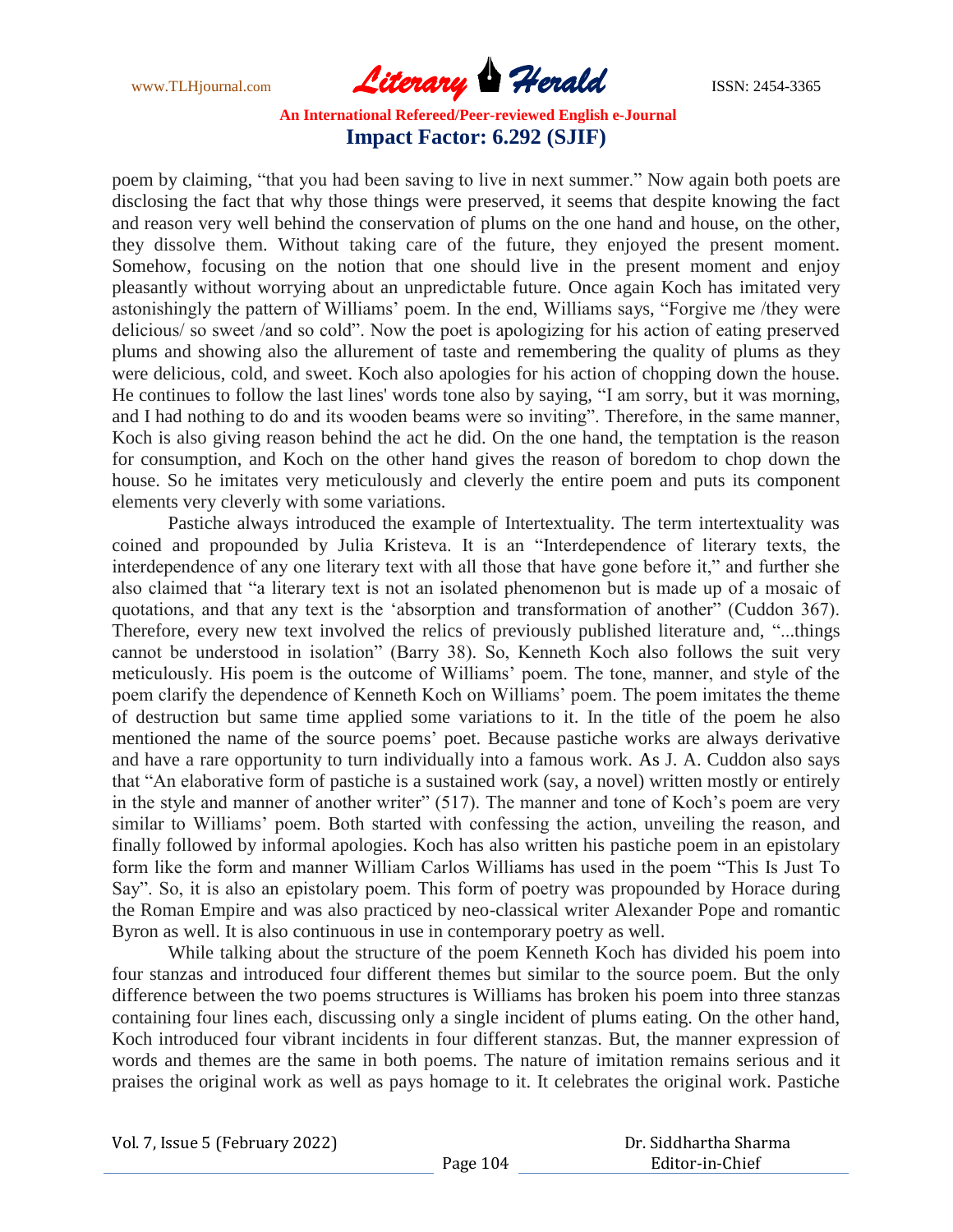www.TLHjournal.com **Literary Herald Herald** ISSN: 2454-3365

remains as an inherent device in plenty of works in literature because text always alludes to an original piece of work and relies on multiple elements and sources of literature for its imitations so, it is always derivative. Moreover, it turn into the source of tribute to the departed author and also extended the series of dead authors. A very famous example of this sort of tribute is Sherlock Holmes books, which are continuous, in production despite original author Sir Arthur Conan Doyle is not available to write further.

So, Kenneth Koch recreates his poem out of Williams's poem and imitated the form, style, tone, structure, and pattern of the source poem. Although the subject matter he introduced is slightly different, tackle it down with the same technique as Williams did. He incorporates many elements of the original poem and produces a distorted version of the original. Kenneth Koch"s poem is a serious imitation of Williams" poem. One would find very easily the pieces of evidence of serious incidents and elements in the whole poem. There is a series of inappropriate behaviors and incidents present in the poem and followed by apologies. Chopping down a house, destroying beautiful flowers, giving another's money to someone, and breaking someone's leg is the major incident in the poem. Which also paved the way to a dilemmatic situation whether it is a serious subject matter or jocular? But, incidents throughout the poem are not funny at all rather they are serious behaviors. Chopping down a house, destroying beautiful flowers, giving away money that is not yours, and breaking someone's leg cannot be mocking incidents. So, it is a serious and sincere imitation of Williams Carlos Williams" poem. In addition to serious imitation in pastiche poems, the tone of the poem can be humorous, not critical. As pastiche always celebrates rather than making fun or mocking an earlier work of art. Here consists of four repetitive structures in each stanza with four separate incidents and creates a solid poem altogether.

So, it is quite satisfactory that pastiche can be used as a device, technique, tool, to analyze and study the previous works of art as a source for new creative works. it is also certain that pastiche can be embedded in any literary, musical, and artistic work in multiple forms and ways. It can be perceived easily as a word, a sentence, as well as a complete paragraph and passage in any work. J.A. Cuddon rightly proclaimed, that pastiche is, "a patchwork of words, sentences or complete passages from various authors or one author. It is, therefore, a kind of imitation" (517). It ought to imitate multiple sources as well as sometimes a single author"s work. Here in this research paper a single work, a pastiche poem, is the source of creation.

When we talk about contemporary literary movements like modernism and postmodernism, one cannot remain static to a unipolar behavior and point of view. Because these movements are not any fixed periods in literature rather they are perspectives. This represents the time-based distinction that is always slippery and temporal. There can be many interpretations of any single entity of literature. William Carlos Williams"s poem, "This Is Just To Say" also falls under this contemporary literary arena and can be interpreted and explained through multiple perspectives. The poem is anti-conventional in style and loaded with multiple interpretations. Every event and incident is accountable in the contemporary literary world and can be the subject matter for any literary work. William Carlos Williams was a doctor by profession and wrote his poetry mostly at the night. So, he has first-hand and close observation of the people from varied classes and portrays them through his writings. In his works, there are inbuilt themes and imaginations like the voice of the marginalized people, the use of stream of consciousness

|  | Vol. 7, Issue 5 (February 2022) |
|--|---------------------------------|
|--|---------------------------------|

|          | Dr. Siddhartha Sharma |
|----------|-----------------------|
| Page 105 | Editor-in-Chief       |